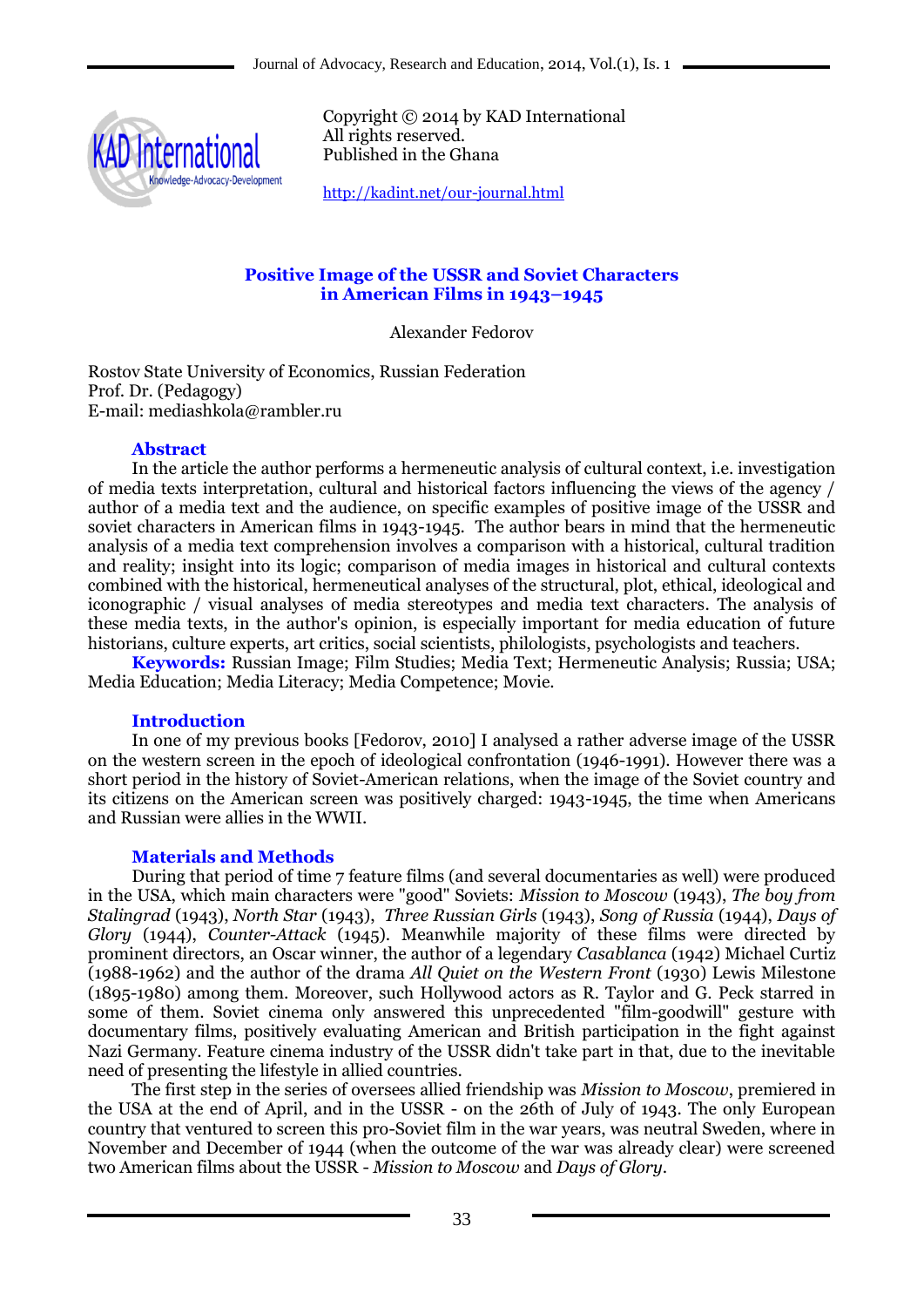*Mission to Moscow* was somewhat an order of the state, a screen adaptation of the book by an ex-ambassador to the USSR (1936-1938) Joseph E. Davies. However while the book was rather positive about presenting events in the USSR and Stalin's policy on the whole, its screen version was only concentrated on the rosy view of the Soviet lifestyle. Not only were the Soviet achievements in industry and agriculture, but also "demonstrative" lawsuits against enemies of the state shown in *Mission to Moscow* in a really advantageous way for Kremlin. The screen features a bright, prosperous Moscow. The film also justifies the USSR's attack against Finland in 1939, as well as the August 1939 Pact between Germany and the USSR.

This is why of all pro-Soviet Hollywood films it was *Mission to Moscow* that was honoured to be shown on Soviet screens. It is worth noting that later on it was for such a clear positive support of the Soviet regime that the authors of the film were accused of during the 1947 House Un-American Activities Committee, investigating anti-American activity.

Meanwhile the authors of *Mission to Moscow* flattered the Soviet authority. The minister of foreign affairs M. Litvinov proves his point to the American ambassador Joseph E. Davies that "there is no security for any of us as long as there is no security for all". M. Kalinin jokingly mentions that "his favourite sin is American cigarettes". V. Molotov, Marshal Timoshenko and prosecutor Vyshinsky are portrayed favourable as well. J. Davies in one of the final episodes of the film calls Stalin as "the great builder for the benefit of mankind"...

A considerable part of the screen time is dedicated to the travel of J. Davies across the USSR: Kharkiv, Odessa, Donbas, Dneproges, Baku..."Tractors, coal, electricity, steel, amazing, astonishing, wonderful!" Mr. Davies is speechless. "I can't find another example in the history of mankind, when so much was done in such a short period of time", - Davies says to Molotov. "What great people! Patriots! And women! They work in the mines - because they have equal rights with men, they drive trains, assemble tractors. The work is humming, tractors are being assembled, but in case of the war, in case of the military actions, the same plant will produce tanks. Amazing, astonishing, wonderful! " [Lemkhin, 2012].

Inherently, *Mission to Moscow* was a kind of a diplomatic tool for the USA, the tool that was supposed to bribe a military ally.

Certainly, the screening of Mission *to Moscow* (which by the way was a box-office failure in the USA) raised not only favourable reviews but also critical ones in American press. Bennet [Bennet, 2001] cites numerous opinions of that kind.

On the other hand, judging by the reviews in Soviet papers such as *Komsomolskaya Pravda, Vechernyaya Moskva, Izvestia,* this film was an act of friendly gratitude of the USA to the Soviet Union and Red Army.

However for American policy the fact that by demonstrating a high standard of living in the USA, "Hollywood started to compete with the communist party for hearts and minds of the Soviet audience... *Mission to Moscow* became a weapon of "soft power", its public release opened the way to previously banned in the Soviet Union legions of Hollywood films" [Bennet, 2001].

Another pro-Soviet Hollywood film of 1943 was *The North Star* (it was shown in Sweden in March 1945). June 1941. A quiet Soviet village is attached by Nazi aviation. Soon it is occupied by its army. A Nazi doctor (played by legendary Erich Oswald Stroheim) decided to use local children for blood transfusion for German soldiers. But Soviet men able to hold weapon in hands, become partisans and do everything to hinder him.

Indeed, a rural life is depicted on the screen in a grotesque way, but on the whole the story is told with a great deal of compassion and sympathy for the USSR and Soviet people. Therefore, no wonder that after the end of the war, both *Mission to Moscow* and *The North Star* were declared as pro-Soviet propaganda by the House Un-American Activities Committee.

A sympathetic pathos was characteristic of the film *The Boy from Stalingrad* (1943) where country teenagers start the fight against occupants, along the way saving Tommy, the son of the British consul, who lost his parents during the evacuation attempt from Stalingrad, attacked by the Nazis.

The main stake of the pro-Soviet Hollywood in 1944 was a melodrama *Song of Russia*. The leading male role of an American band-master was played by a famous American actor Robert Taylor (1911-1969) who had to explain himself and find excuses for this work in front of the same Committee after the war.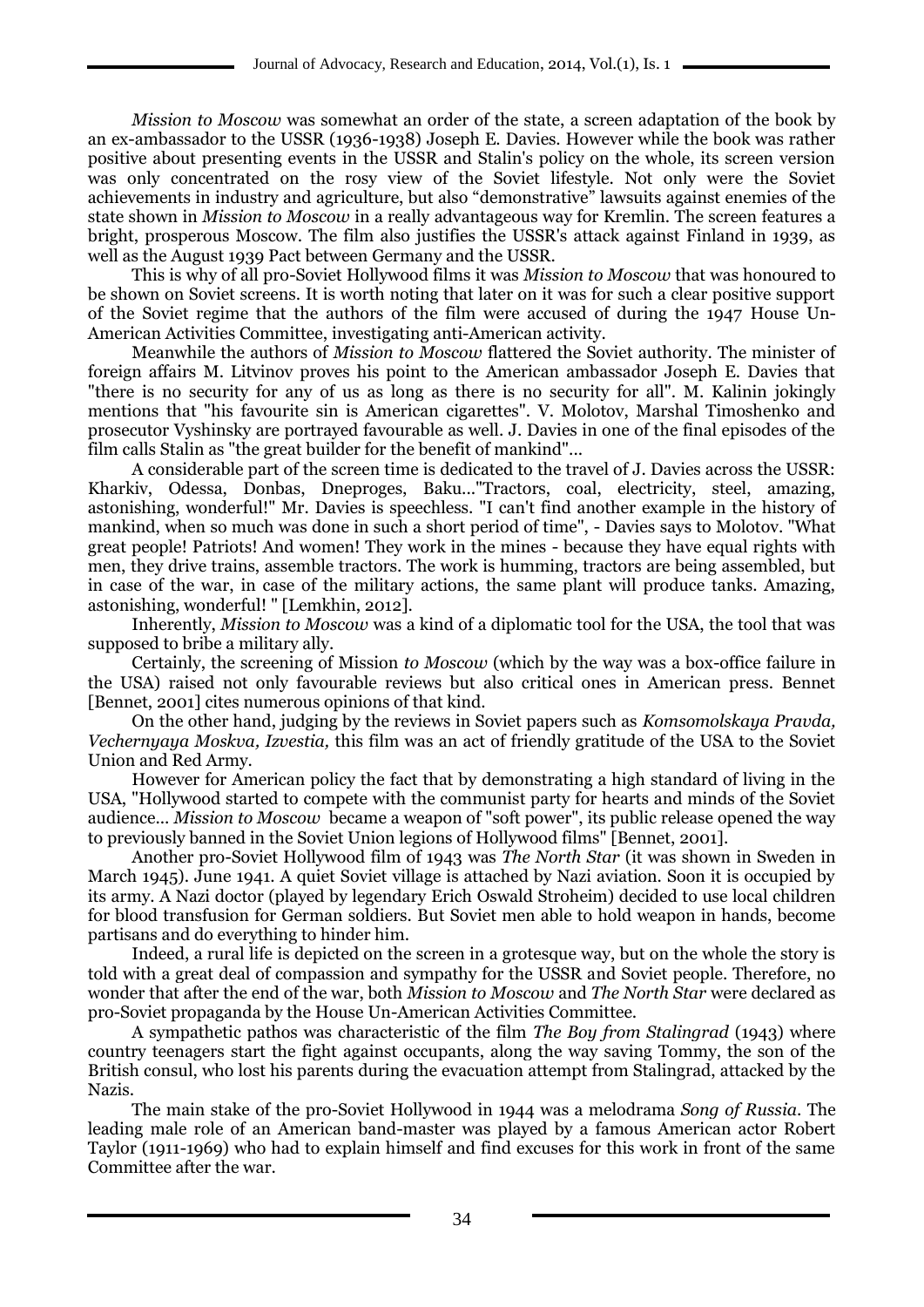This film turned out to be a fatal one for him. According to the plot, Taylor's character comes to Moscow on tour in 1941 and falls in love with a pretty Russian girl Nadya, a talented country pianist. As it sometimes happens on film sets, Taylor (who was married to an American star Barbara Stanwyck at the time) really had an affair with a charming actress who played Nadya - Susan Peters (1921-1952). However unlike the film characters, actors didn't reach the happy ending: not being able to divorce, Taylor went to serve in the army. S. Peters married another man, in 1945 was wounded accidentally during the hunting, paralyzed and died in 1952.

Like *Mission to Moscow* and *The North Star, Song of Russia* was also full of grotesque idealization of life in the USSR. Having graduated from the country music school, Nadya comes to Moscow to see the concert of an American conductor, and impresses him with her piano performance. Everyone in her village is keen on classical music! Mikhail Chekhov who played Nadya's father, a tractor driver and a musician, did not manage to make this melodramatic popular print more realistic...

In a very favorable to the USSR melodrama *Days of Glory* (1944) the leading male role was played by a Hollywood star Gregory Peck (1916-2003). His brave character is the leader of partisans. He hides in the woods and commits acts of sabotage against Nazis. Naturally all women partisans, one played by a Russian ballet dancer Tamara Tumanova, were in love with such a handsome and courageous man.

Almost on the eve of the Nazi's Germany defeat – in the end of April, 1945- American screens featured another pro-Soviet film – a drama *Counter-Attack*, where Soviet and Nazi soldiers find themselves in one vault.

# **Conclusion**

Accessibility of the majority of the above mentioned films due to their DVD and Internet releases, makes it possible to analyse media stereotypes of the positive image of the USSR and Soviet characters in American films of 1943-1945 at the media literacy classes with students according to the following scheme.

*Structure of the stereotypes of the positive image of the USSR and Soviet characters in American films of 1943-1945*

*Structure of the stereotypes of drama genre films* (as exemplified in *Mission to Moscow*, the USA, 1943)

*Historical period, location:* relatively short period of time between the 1930s-1940s; the USSR, the USA, Germany, some other countries.

*Environment, everyday objects:* impressive Soviet plants and electrical stations, war parades and diplomatic receptions, rather decent houses and possessions of Soviet characters, comfortable housing and possessions of western characters.

*Means of representation:* quasi-realistic, only advantageous portrayal of Soviet lifestyle.

*Characters, their values, ideas; clothes, appearance, lexis, body language:* 

- good characters - Americans who believe in democracy, and find themselves in the USSR (the Ambassador and his family in the first place), Soviet state leaders (Stalin, Kalinin, Molotov) and common Russian people, aimed at creating the new society, patriotism and struggle for peace. They look nice, speak with pathos, Soviet women look pretty, they are well-dressed and even go shopping for perfume;

- villains - have anti-humane, military ideas (Nazis), traitors and terrorists (arrested Trotsky's supporters and other enemies of Stalin regime).

The characters are divided by both social and material status. Villains are on the whole portrayed as unpleasant people with appalling voice timbre. However some of the Soviet negative characters (for example, Tukhachevsky) at first look rather presentably.

*A crucial change in characters' life:* villains are going to implement their anti-humane ideas (Nazis are preparing to attack the USSR, and oppositionists - Trotsky's supporters are plotting a scheme).

*A problem occurred:* life of good characters as well as life of whole nations and countries are in danger.

*Searching for the problem solution:* struggle of good characters with bad ones (American ambassador and good Soviet state leaders are doing their best to prevent the war by diplomatic means; open for foreign visitors Soviet court convicts Trotsky's followers and other plotters).